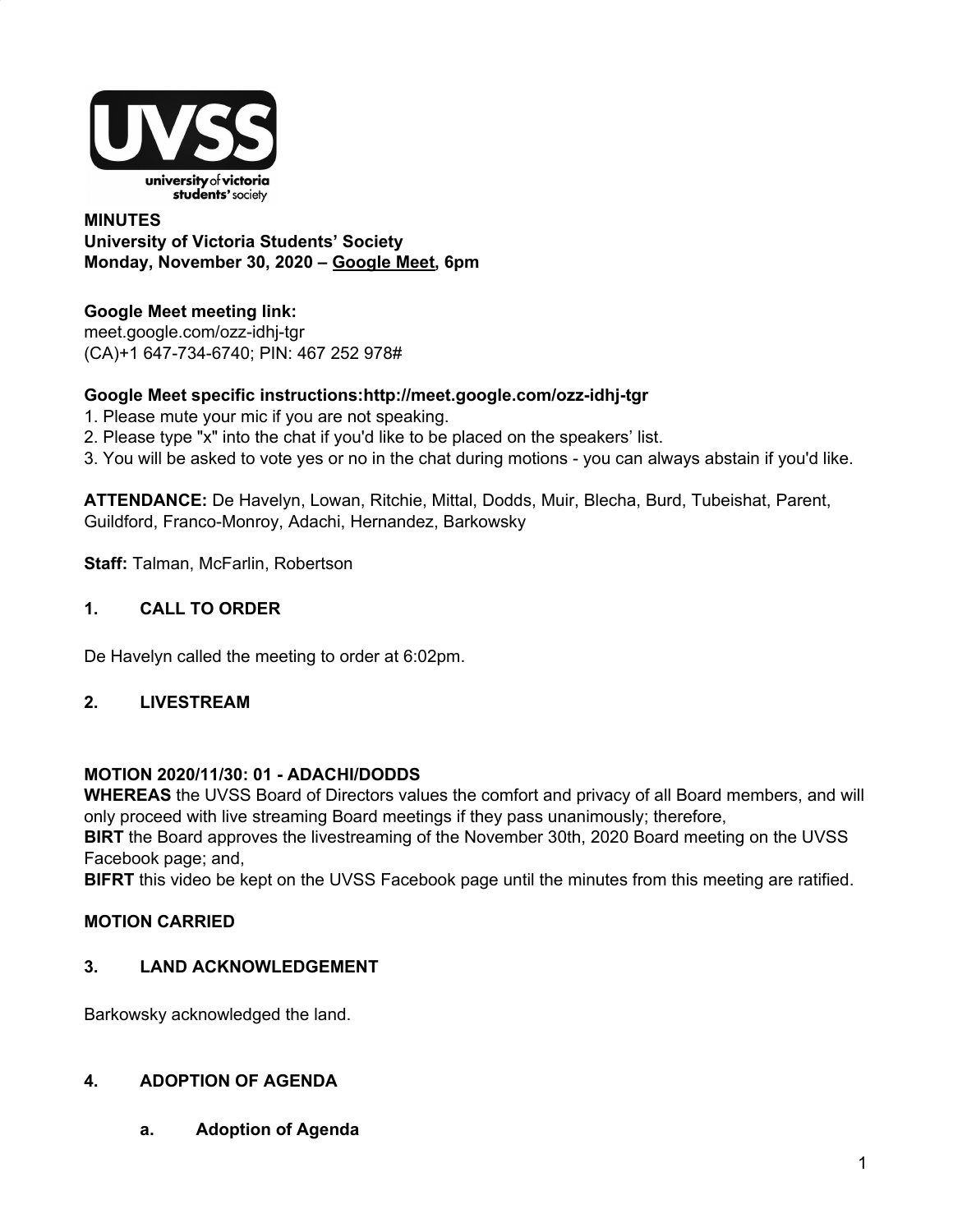i. 2020/11/30

#### **MOTION TO AMEND - RITCHIE/BURD**

To include Ritchie, Muir and Blencha's board reports to the Agenda. **MOTION CARRIED**

#### **MOTION TO AMEND- TUBEISHAT/FRANCO-MONROY**

Add the following motion to priority business:

#### **MOTION 2020/11/30: 00 – TUBEISHAT/**

**BIRT** Mariel Hernandez fill the vacancy as Portfolio DALs in the Student Affairs portfolio for the remainder of the 2020-2021 board term

#### **MOTION CARRIED**

#### **MOTION TO AMEND- LOWAN/MITTAL**

Add the following motion to priority business:

#### **MOTION 2020/10/30: 00 LOWAN/**

**WHEREAS** the UVSS, as stipulated in our values, "strive[s] to be climate justice leaders that set an example for our members, UVic, and the greater community. We recognize that the climate crisis intersects with existing structures of oppression and acknowledge anti-racism and decolonial work as essential components of climate justice"; and,

**WHEREAS** environmental racism is defined in Bill C-230 as, "racial discrimination in respect of environmental policy-making, including the targeting of certain communities for the establishment of environmentally hazardous sites and the subsequent neglect of those communities in relation to the cleanup of those sites"; and,

**WHEREAS** there is an opportunity to demonstrate support for federal private member's Bill C-230, which aims to develop "a national strategy to redress environmental racism"

**WHEREAS** the second reading of Bill C-230 will take place in early December; therefore,

**BIRT** the Board directs the Director of Campaigns and Community Relations to write a letter on behalf of the Board expressing support for Bill C-230.

#### **MOTION CARRIED**

#### **b. Adoption of Minutes**

i. 2020/11/02

## **MOTION TO ADOPT - LOWAN/NAG MOTION CARRIED**

ii. Executive Committee: 9/11/2020 - 12/1/2020

#### **MOTION TO ADOPT - LOWAN/TUBEISHAT**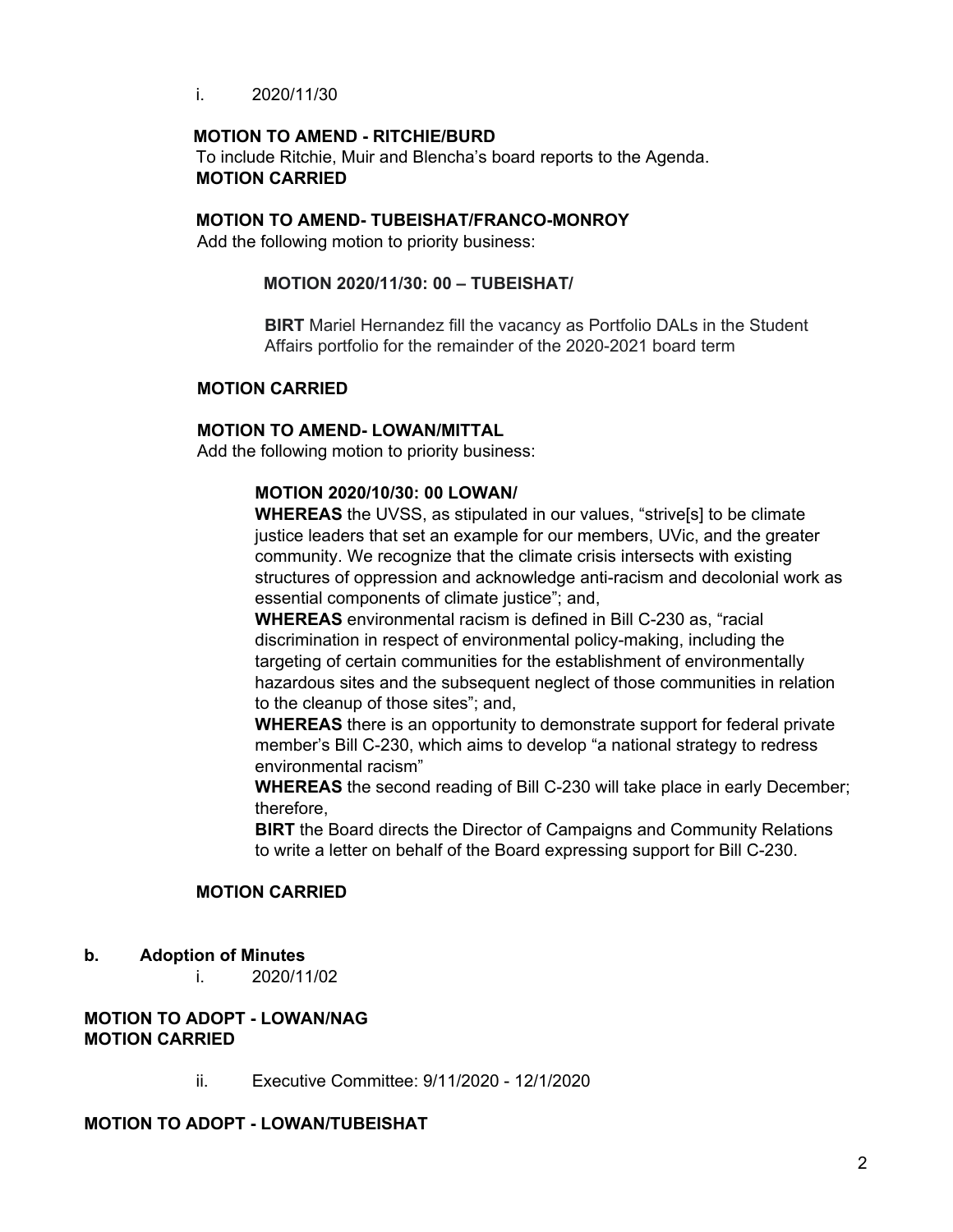## **MOTION CARRIED**

## **5. PRESENTATIONS & ANNOUNCEMENTS**

- **a. PRESENTATIONS**
- **b. ANNOUNCEMENTS**

#### **6. REPORTS**

#### **a. EXCLUDED MANAGERS**

#### **b. PORTFOLIOS**

- 1. Campaigns and Community Relations
- 2. Finance and Operations
- 3. Outreach and University Relations
- 4. Student Affairs
- 5. Events
- 6. International Student Relations

## **COMMITTEES AND COUNCILS**

- 1. Electoral
- 2. Executive Committee
- 3. Food Bank & Free Store
- 4. Peer Support Centre

## **CONSTITUENCY ORGANIZATIONS & NSU**

- 1. GEM
- 2. NSU
- 3. Pride
- 4. SOCC
- 5. SSD

## **WORKING GROUPS**

- 1. PIRG
- **7. QUESTION PERIOD (15 mins)**
- **8. MAIN MOTIONS**
- **a. PRIORITY BUSINESS**

#### **RECOMMENDED BY GRAD CLASS EXECUTIVE MOTION 2020/11/30: 02 – HERNANDEZ/BLECHA**

**WHEREAS** UVic charges each graduating student \$50, \$10 of which is transferred to the UVSS for the UVic Graduating Class, a "subsidiary organization" listed in the UVSS Bylaws; and,

**WHEREAS** this fee was not established by referendum, and its exact origin cannot be traced, although it dates back to at least 1994 or earlier; and,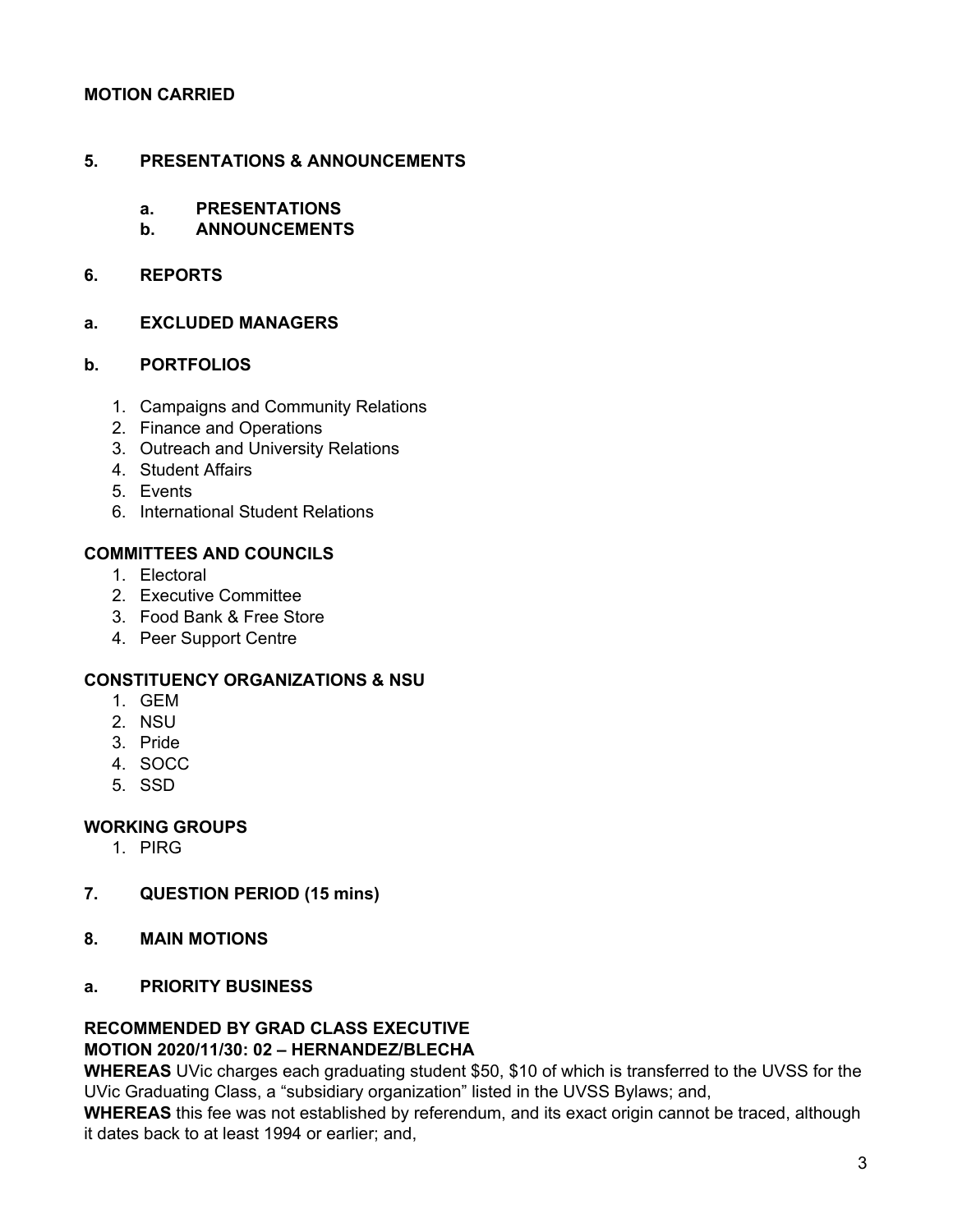**WHEREAS** the fee goes to the Grad Class Executive, who are empowered to "promote and direct Graduating Class activities and funds within the University of Victoria," according to their bylaws, and traditionally this has included a formal graduating class luncheon, party, and legacy projects; and, **WHEREAS** over the years, attendance at events has been substantially declining and interest in volunteering on the Executive has been almost non-existent; and,

**WHEREAS** before this year, the Grad Class AGM had not made quorum since 2007; and,

**WHEREAS** reducing the amount that students pay into an ill-functioning body is critical this year more than ever; and,

**WHEREAS** at a quorate Grad Class AGM on November 24th, 2020, the elected Grad Class Executive and those assembled voted to disband the Grad Class; therefore,

**BIRT** the Board of Directors dissolves the Graduating Class and the Director of Outreach and University Relations informs the University to discontinue the collection of the fee, effective Summer 2021.

## **MOTION CARRIED**

## **MOTION TO OMNIBUS MOTION 03 and MOTION 04-TUBEISHAT/FRANCO-MONROY MOTION CARRIED**

## **MOTION 2020/11/30: 03 - TUBEISHAT**

**BIRT** the following list of clubs are ratified.

- 1. Engineering Without Borders
- 2. SPOKES
- 3. UVic Financial Analysis Club

## **CARRIED OMNIBUS**

## **MOTION 2020/11/30: 04 - TUBEISHAT**

**BIRT** the following lists of Academic Funding grants and Publication Funding grants are approved. Academic Funding

- Society of Geography Students : \$1040.00
- Economics Course Union: \$460.00
- HISCU: \$250.00
- UVic Writing Undergraduate Course Union: \$200.00
- English Students Association: \$163.00
- Philosophy Students Union: \$125.00

## Publication Funding

- Biology Undergraduate Society: \$300.00
- Undergraduates of Political Science: \$460.00
- UVic Writing Undergraduate Course Union): \$200.00
- English Students' Association: \$600.00
- Philosophy Students Union: \$500.00
- History Undergraduate Body: \$500.00

## **CARRIED OMNIBUS**

#### **MOTION TO RECESS -RITCHIE/TUBEISHAT** Recess until 7:10pm. **MOTION CARRIED**

## **MOTION 2020/10/30: 05 - LOWAN/GUILDFORD**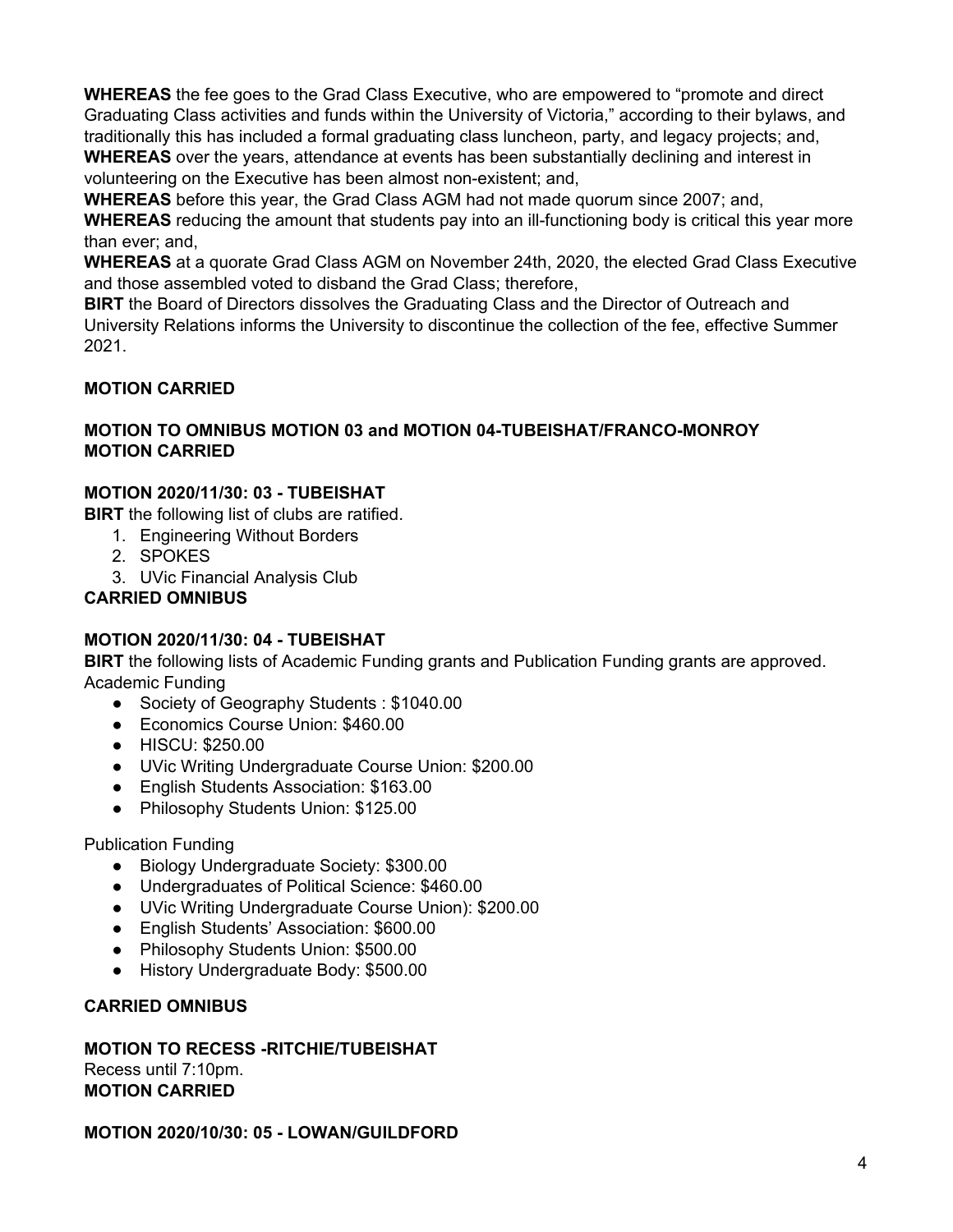**WHEREAS** the University of Victoria Students' Society (UVSS) and the Camosun College Students' Society (CCSS) together represent the largest ridership stakeholder group in Greater Victoria; and, **WHEREAS** the UVSS has demonstrated a strong level of interest in transit advocacy through participation on the Victoria Regional Transit Commission (VRTC) as a non-voting member; therefore, **BIRT** the Board send a letter to the VRTC requesting that the VRTC request that the new Minister of Transportation and Infrastructure consider the VRTC's request from 2017 to amend the British Columbia Transit Act to add a voting student seat on the Commission.

# **MOTION CARRIED**

# **MOTION 2020/10/30: 06 - LOWAN/MITTAL**

**WHEREAS** in the UVSS Board of Directors Policy it states that the campaigns committee must "Communicate regularly with all levels of government in order to advocate for student issues." (pg. 83); and,

**WHEREAS** the Campaigns Committee approved the Director of Campaigns and Community relations to write a provincial government submission outlining student priorities; therefore,

**BIRT** the Director of Campaigns and Community Relations write a provincial government submission, outlining student priorities such as Open Educational Resources (OERs), strengthened sexualized violence policy, climate action, housing affordability and transit.

**BIFRT** the Director of Campaigns and Community Relations send out the finalized version to the board, and provide 48 hours for the board to vote.

# **MOTION CARRIED**

## **MOTION 2020/10/30: 07 - LOWAN/MITTAL**

**WHEREAS** the Federal Government recently introduced Bill C-12, the *Canadian Net-Zero Emissions Accountability Act,* which aims to improve transparency and accountability in Canada's efforts to achieve net-zero greenhouse gas emissions by the year 2050; and,

**WHEREAS** Bill C-12 fails to provide consequential accountability measures; and,

**WHEREAS** Bill C-12 does not legislate the necessary interim targets for 2025 to meet the 2030 targets; and,

**WHEREAS** the Director of Campaigns and Community Relations was elected on a platform of advocating for strong climate action at all levels of government, and is formally responsible for representing student issues to all levels of government; therefore,

**BIRT** the Director of Campaigns and Community Relations write a letter on behalf of the Board, advocating for stronger accountability provisions and interim targets for Bill C-12. **MOTION CARRIED**

## **MOTION 2020/11/30: 00 – TUBEISHAT/NAG**

**BIRT** Mariel Hernandez fill the vacancy a Portfolio DAL in the Student Affairs portfolio for the remainder of the 2020-2021 board term **MOTION CARRIED**

## **MOTION 2020/10/30: 00 LOWAN/FRANCO-MONROY**

**WHEREAS** the UVSS, as stipulated in our values, "strive[s] to be climate justice leaders that set an example for our members, UVic, and the greater community. We recognize that the climate crisis intersects with existing structures of oppression and acknowledge anti-racism and decolonial work as essential components of climate justice"; and,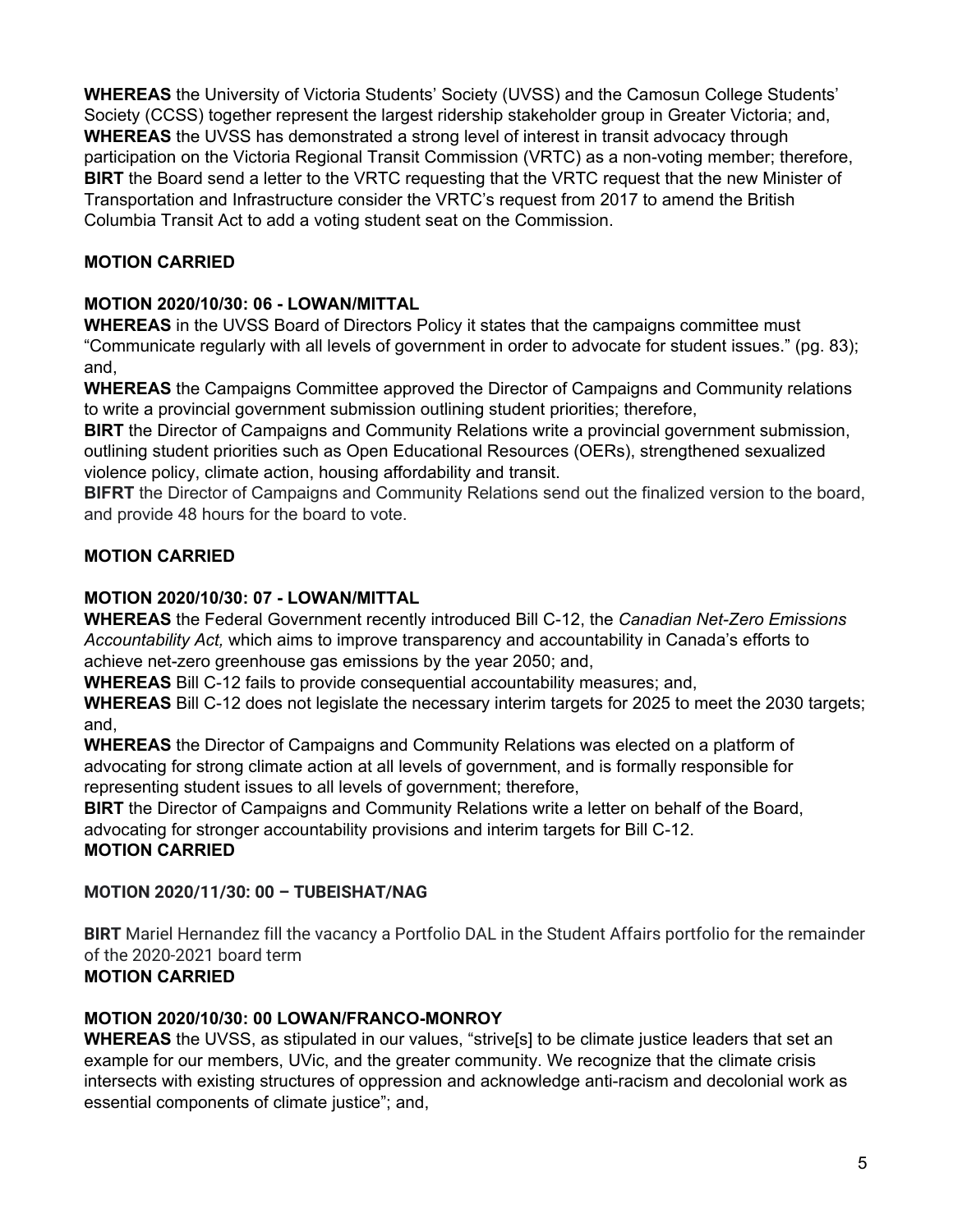**WHEREAS** environmental racism is defined in Bill C-230 as, "racial discrimination in respect of environmental policy-making, including the targeting of certain communities for the establishment of environmentally hazardous sites and the subsequent neglect of those communities in relation to the cleanup of those sites"; and,

**WHEREAS** there is an opportunity to demonstrate support for federal private member's Bill C-230, which aims to develop "a national strategy to redress environmental racism"

**WHEREAS** the second reading of Bill C-230 will take place in early December; therefore,

**BIRT** the Board directs the Director of Campaigns and Community Relations to write a letter on behalf of the Board expressing support for Bill C-230.

**MOTION CARRIED**

# **b. OLD BUSINESS**

## **MOTION 2020/10/02: 09 - LOWAN/MUIR MOTION TO POSTPONE - LOWAN/TUBEISHAT MOTION CARRIED**

**WHEREAS** decreased opportunities for collaboration resulting from COVID-19 has presented unique challenges to governmental lobbying and external relations; and

**WHEREAS** membership to Greater Victoria Acting Together would provide the UVSS with comprehensive updates on local lobbying initiatives and strong connections to community leaders; therefore,

**BIRT** the Board approves a \$1200 one-year trial membership fee to Greater Victoria Acting Together.

## **MOTION TO MOVE IN CAMERA-**

The meeting moved in camera at 7:35pm. **MOTION CARRIED**

## **10. IN-CAMERA**

- **a. Legal**
- **b. Personnel Committee Report**

## **11. MEETING TIMES**

**The next meeting scheduled by the Board of Directors is:** Monday, December 7th, 2020 via Google Meet (online).

## **12. ADJOURNMENT**

The meeting adjourned at 7:46pm.

## **13. BOARD DIRECTORS' REPORTS**

**Sarina de Havelyn** (113.5 hours)

Chaired and completed action items for Electoral, Member Outreach, PIRG Working Group, Policy Development, Ombudsperson, and Executive Committees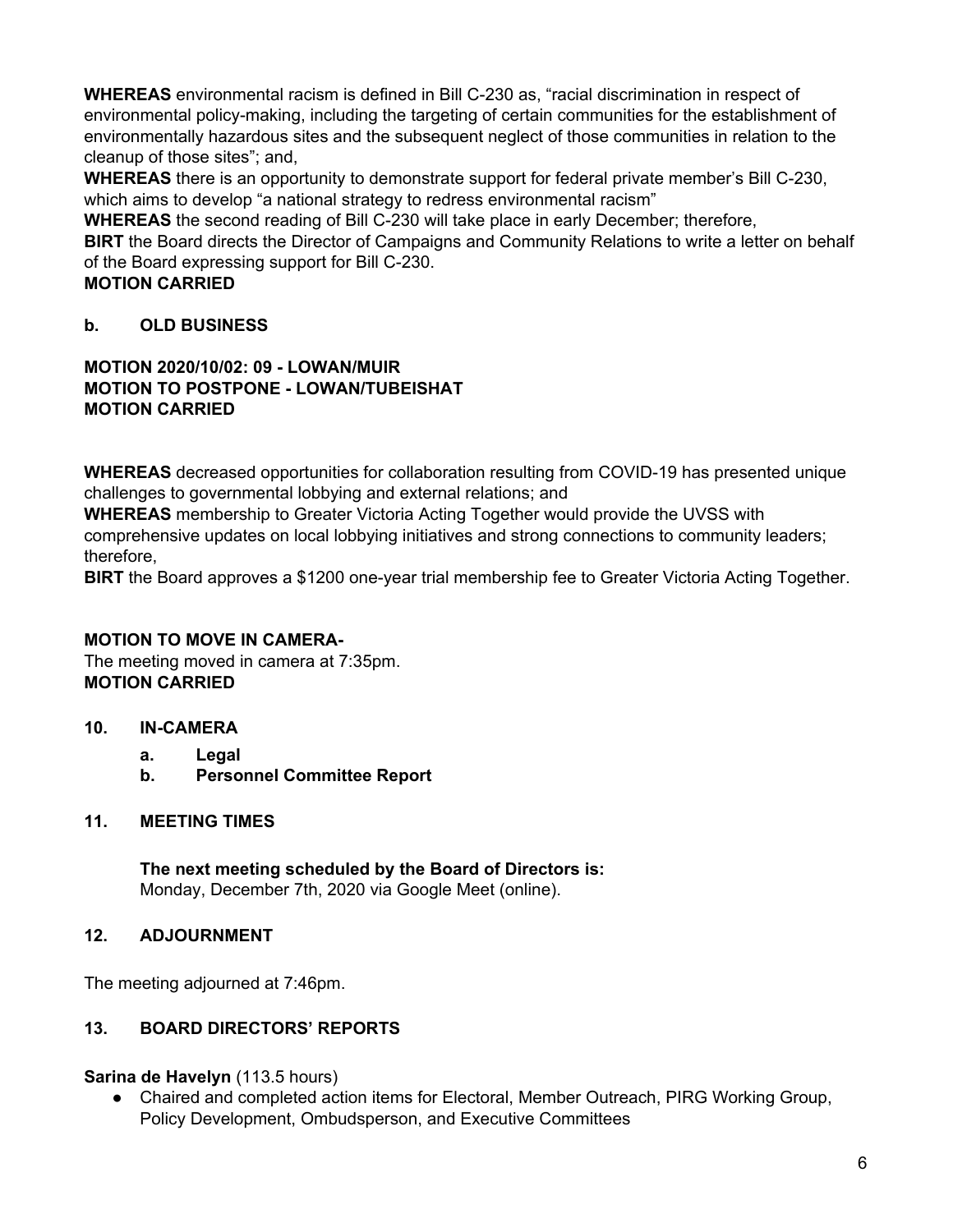- Planned and chaired Grad Class AGM
- Represented students for OSL Manager Hiring Committee and Vice-Provost Hiring Committee
- Lobbied for course consistency, accessibility in online learning, extended winter break, options for student self-advocacy, and increased transparency to LTSI, President Hall, UVic Executives.
- Created and published UVSS 2020 Annual Survey
- Planned and chaired Ombudsperson Advisory Committee
- Planned and chaired Operational Relations Committee
- Met with key UVic administration to push forward OERs
- Represented student interests on newly-lobbied-for Student Experiences Committee
- Created, disseminated, and analyzed Mid-term Director Survey
- Met with PIRG WG to determine next course of action for the PIRG Fee; created public statement and liaise with legal
- Coordinated and contributed towards UVic Anti-Racism Survey; advocated for UVic collaboration with UVic Executive

# **Izzy Adachi** (3.5 hours)

- Chairing Member Outreach (1 hour)
- PIRG Working Group (1 hour)
- H&D Appeals (1 hour)
- Miscellaneous work (20 minutes)
- UPASS Appeals (10 minutes)

# **Emily Lowan** (161 hours)

# *General*

- Board meeting (3 hours)
- Exec meeting (2 hour)
- Meeting with UVic Social Media Team on Campaigns Volunteer Recruitment (1 hour)
- Member Outreach Committee (1 hour)
- Co-op Midterm Assessment with Coordinator (0.5 hour)
- Co-op Midterm Assignment (0.5 hour)
- Filming for UVic Takeover (0.5 hour)
- Executive De-escalation Training (2 hours)
- Campaigns Committee (2 hour)
- Leads meeting (0.5 hour)
- Referendum Canvassing (1 hour)
- Provincial Government Submission (1 hour)
- Communicating student complaints about racism in the classroom and challenges with SupportConnect to relevant UVic administrators (1 hour)
- Policy Development Committee (1 hour)
- Personnel Committee and preparation (4 hours)
- Leads meeting with Student Wellness Centre (1 hour)
- Operational Relations Committee (0.5 hour)
- Meeting with President Hall and preparation (1 hour)
- UVic / UVSS Executive to Executive (1 hour)
- Annual survey prep (1 hour)
- UVSS Campaigns Instagram Takeover (2 hours)

# *Let's Get Consensual*

- Meeting with AVP on LGC messaging (1 hour)
- Rebranding meeting with Graphics (1 hour)
- Final SVAW Debrief (1 hour)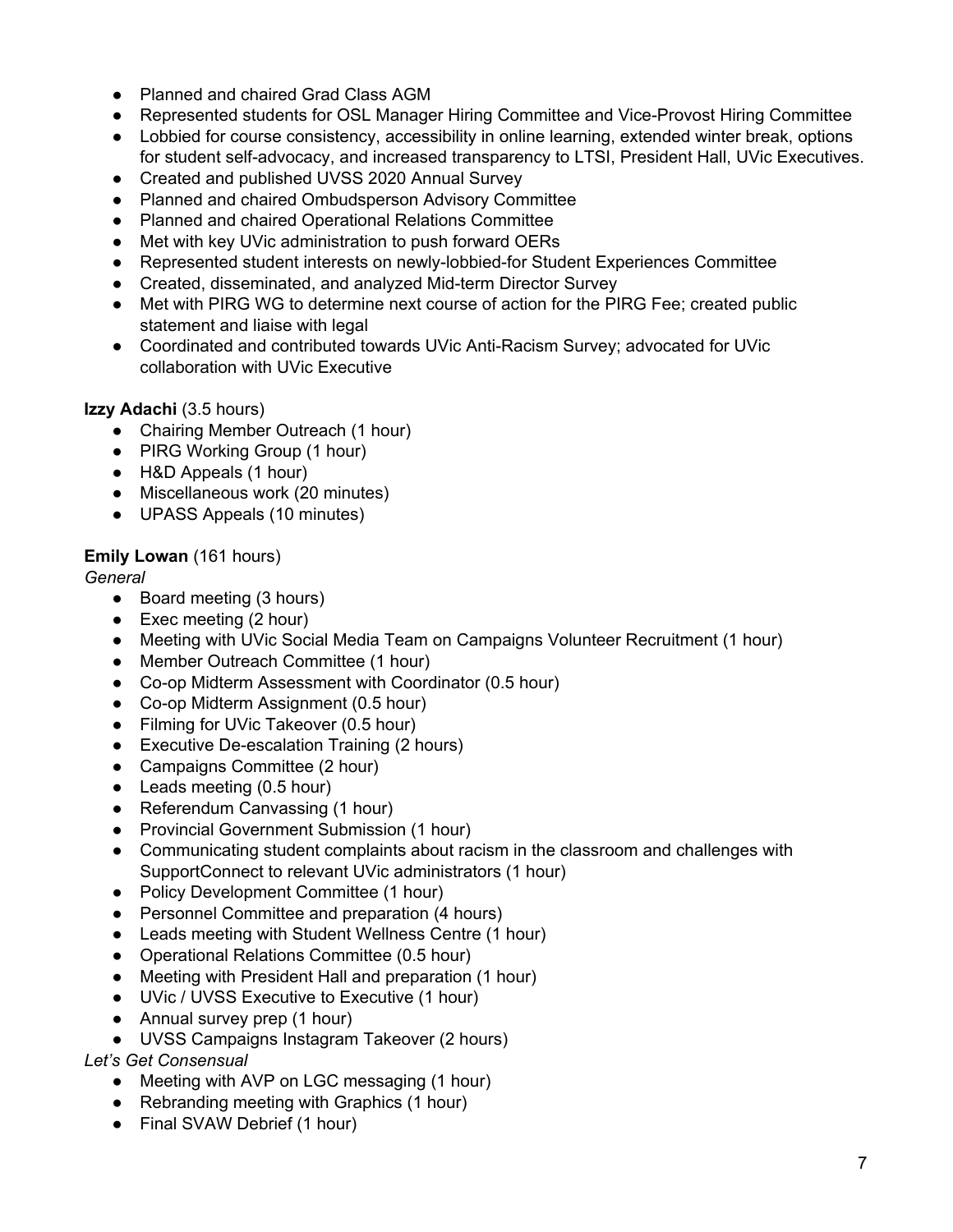● Meeting with new student volunteer! (0.5 hour)

*Rent with Rights*

- Call with Cadboro Bay Residents Association President (0.5 hour)
- Meeting with Residence Services Director (0.5 hour)
- Outreach to BC Housing Leading Practices Working Group (need UVSS representation) (0.5 hour)

# *Make Transit Work*

- Call with Councillor Sharmarke Dubow on student voting seat (0.5 hour)
- Meeting with MP Collins on transit advocacy (0.5 hour)
- Meeting with Mayor Helps on student voting seat (0.5 hour)
- Social media plan for Spring U-Pass

*Safer Use*

- Meeting with Harm Reduction Centre coordinator (0.5 hour)
- Meeting with Harm Reduction Centre volunteers (0.5 hour)
- Naloxone Training Prep meeting with new RN (0.5 hour)
- Naloxone Training administration (1 hour)
- Naloxone Training event (1 hour)

# *Divest UVic*

- Meeting with Pacific Institute for Climate Solutions Program Managers (1 hour)
- Meeting with UVic Foundation Treasurer on Climate Transparency Report (1 hour)
- Working group meeting (1 hour)
- Meeting with National Divest Campaign Coalition (1 hour)
- Divest mural meeting with videographer (0.5 hour)
- Divest mural meeting with photographer (0.5 hour)
- Meetings with mural artist (1 hour)
- Meeting with Vancity Responsible Investment Experts (1 hour)
- Write and approve Divest mural press release (1 hour)
- Mural media interviews (1.5 hours)
- Mural social media (1 hour)
- Mural logistics and organizing (1.5 hours)
- Mural honorarium administration (1 hour)
- Divest mural event (4 hours)
- Climate emergency declaration prep (1 hour)
- Meeting with PICS and Foundation re decarbonisation research question (1 hour)

*Rethink Mental Health*

- Wellness Week Committee (2 hours)
- CBC Interview on student mental health and online classes (1 hour)
- Meeting with OSL on BIPOC mental health focus group options (1 hour)
- Wellness Week Social Media Sub-committee (1 hour)
- Mental Health workshop planning with Dir Events (0.5 hour)
- Peer Support Committee (2 hour)
- Meeting with UVic Director of Government and Community Relations on ways to better support student mental health (0.5 hour)

**Jocelynn Parent** (3 hours 40 minutes)

- Board meeting (2 hours 30 minutes)
- Campaigns committee x2 (1 hour 10 minutes)

# **Marran Dodds** (13.75 hours)

● UVIFF Planning (1 hr)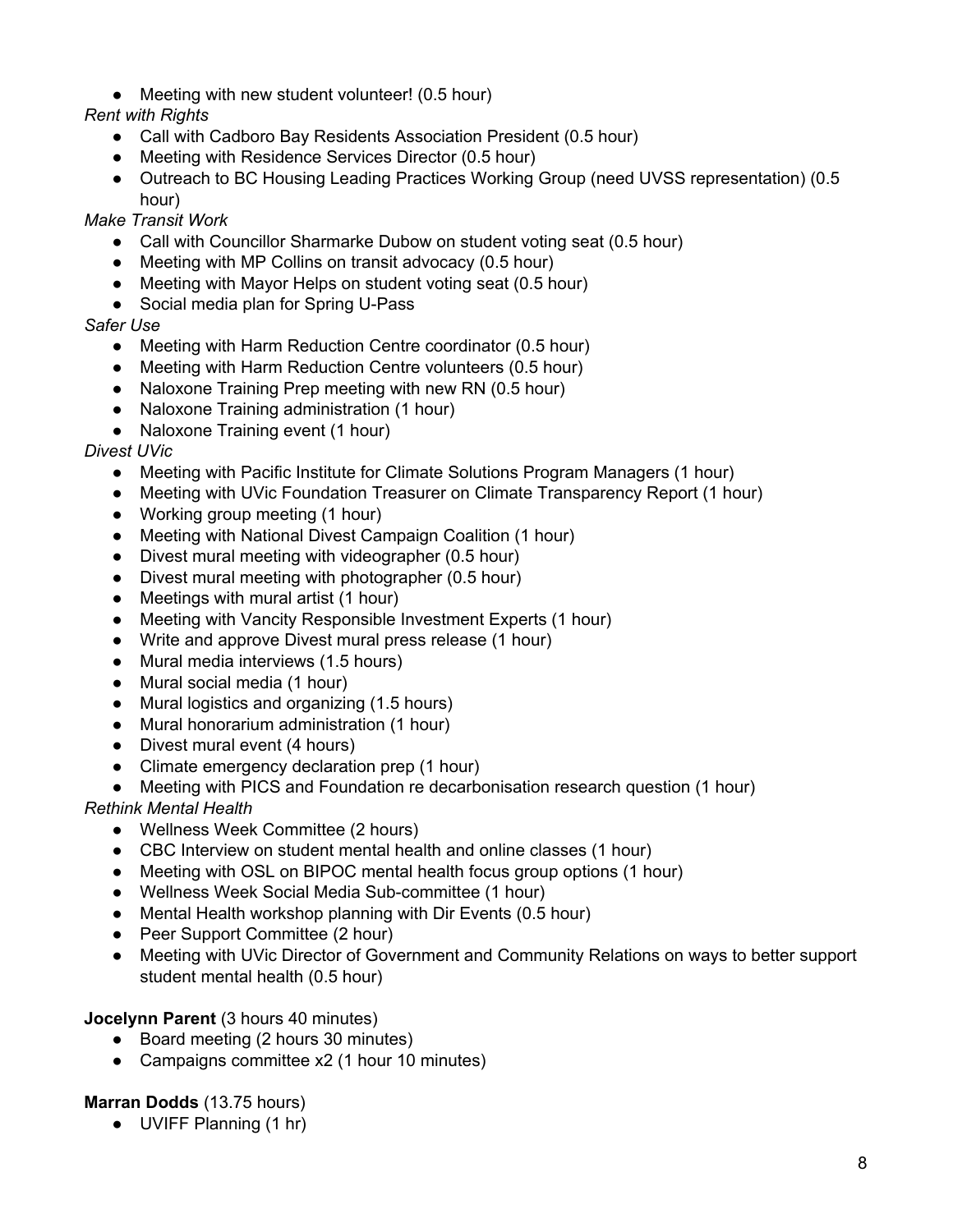- Board Meeting (2.5 hrs)
- UVIFF Meeting (1 hr)
- Book Club Meeting (1.5 hrs)
- Book Club Work (0.75 hrs)
- UVIFF Planning/Organizing (4 hrs)
- UVIFF Script Writing/Practicing (1 hrs)
- UVIFF Film Festival (2 hours)

## **Gina Tran** (6.5 hours)

- Discuss with Zuzu (SOCC's member) to plan for game night and design poster (2 hours)
- SOCC collective meeting (1.5 hour)
- Chat and discuss with Ruth SOCC office coordinator (approx. 3ouhrs accumulative)

# **Jana Barkowsky** (8 hours)

- Attended personnel committees x 3 (4 hours)
- Researched for personnel committee (1.5 hours)
- Submitted feedback to outreach (.5 hours)
- Discussed areas of, and strategies for improvement with other board members (1 hour)
- Attended mental health campaign meeting (.5 hours)
- Coordinated mental health campaign meeting (.5 hours)

# **Sebastian Franco-Monroy** (154 Hours)

- Emails
- Phone calls
- Setting up, marketing, promotion, testing, and attending UVIFF
- Prize runs at stores
- Exec Committees
- Rethink Mental Health
- Leads Committee
- Exec to Exec
- Department Managers Meeting
- COVID-19 restriction research
- Meeting with Bishop's University VP Academic
- Personnel Committee
- Personnel Presentation
- Personnel Readings
- Electoral Committee
- De-Escalation Training
- Referenda Canvassing
- Referenda Social Media Blast
- Shuttle Bus
- Signed Cheques
- Mental Wellness Main Event Committee
- Mental Wellness Social Media Committee
- Leads + Student Wellness Centre
- Exec to Exec Prep Meeting
- Focus Group planning
- Cheque Signing
- Meetings with OSL
- Organized Google Drive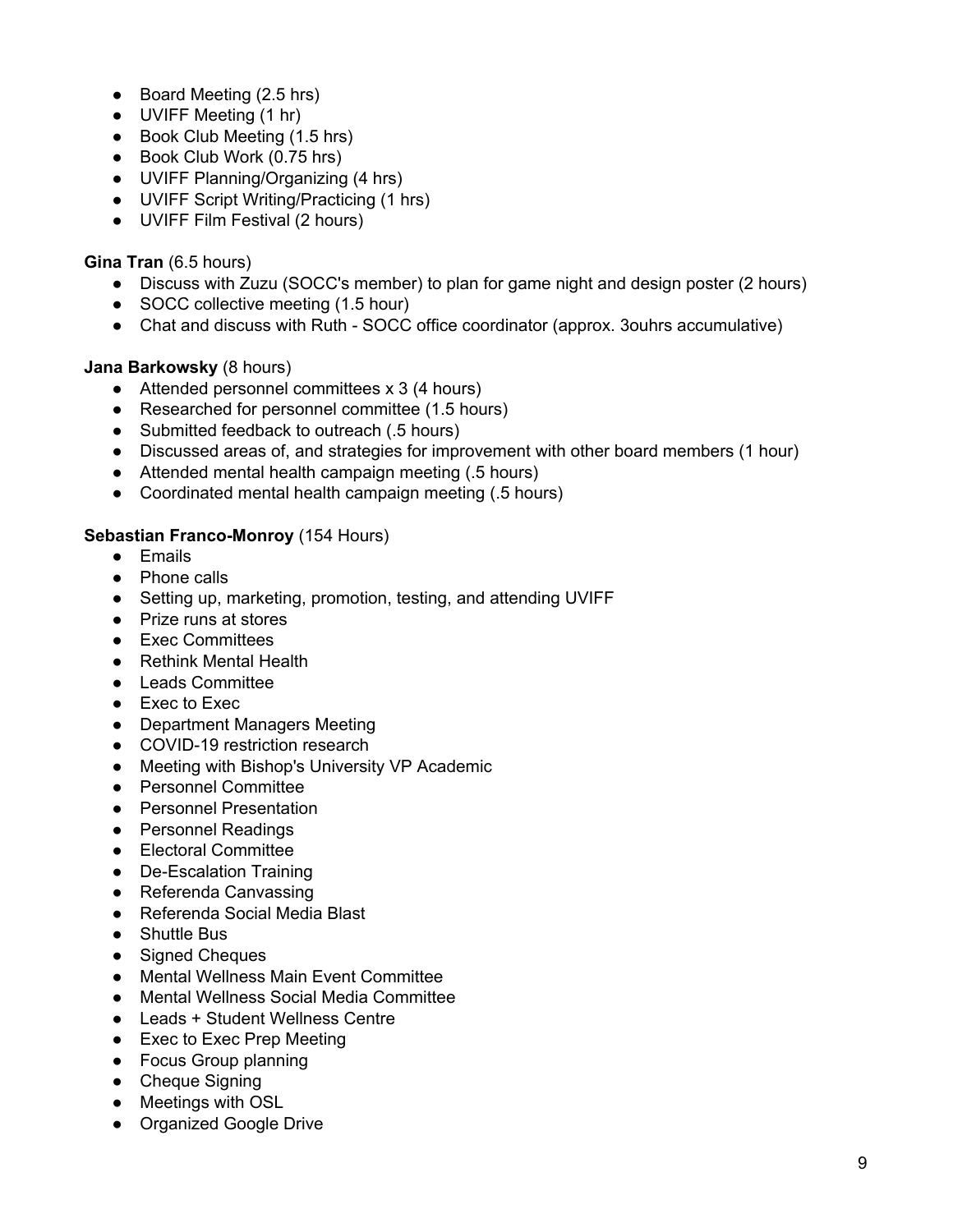## **Evan Guildford** (2.5 hours)

- Rethink Mental Health (0.6 hours)
- Board Meeting (1.5 hours)
- Proponent outreach (0.4 hours)

## **Caleb Burd** (160 hours)

- Attended Exec to Exec and Operational Relations Committee
- Met with the Martlet about Good food project
- Chaired Personnel Committee twice
- Met with Sustainability Office
- Developed Business survey
- Attended Department managers meeting
- Met with Vancity staff
- Helped plan and facilitate the indigenous film festival
- Sent U-Pass Appeals to committee
- Attended Fee reduction appeals committee
- Coordinated new Health and dental page and connect site
- Reviewed income statements
- Met with Good food project team
- Corresponded with University about various funds
- Helped formulate question for annual survey
- Organized Prizes for various surveys
- Sent and received copious emails

## **Dalal Tubeishat** (153 hours)

- Answered emails
- Held in-person and online office hours
- Had meetings with club and course union executives
- Consulted website upgrades
- Had internal meetings with other directors, advocacy group coordinators, excluded managers, accounting, and graphics
- Had external meetings with UVic administrators, faculty, and staff
- Updated and reviewed policy
- Planned and chaired Advocacy Relations Committee, Clubs Council, and Course Union Council
- Created online accounts for clubs and course unions to check their balances
- Updated online club and course union balances
- Made updates to the website
- Organized workshops dates with OSL for clubs and course unions
- Planning for virtual C&CU days
- Posted on social media, created post captions, created subtitles, and edited posts photos/videos
- Responded to members' questions on social media
- Researched firms to conduct an Equity Audit
- Processed cheque requisitions
- Attended de-escalation and Tools for Change training
- Meetings with SPOKES
- Signed cheques
- Creating survey on course experience